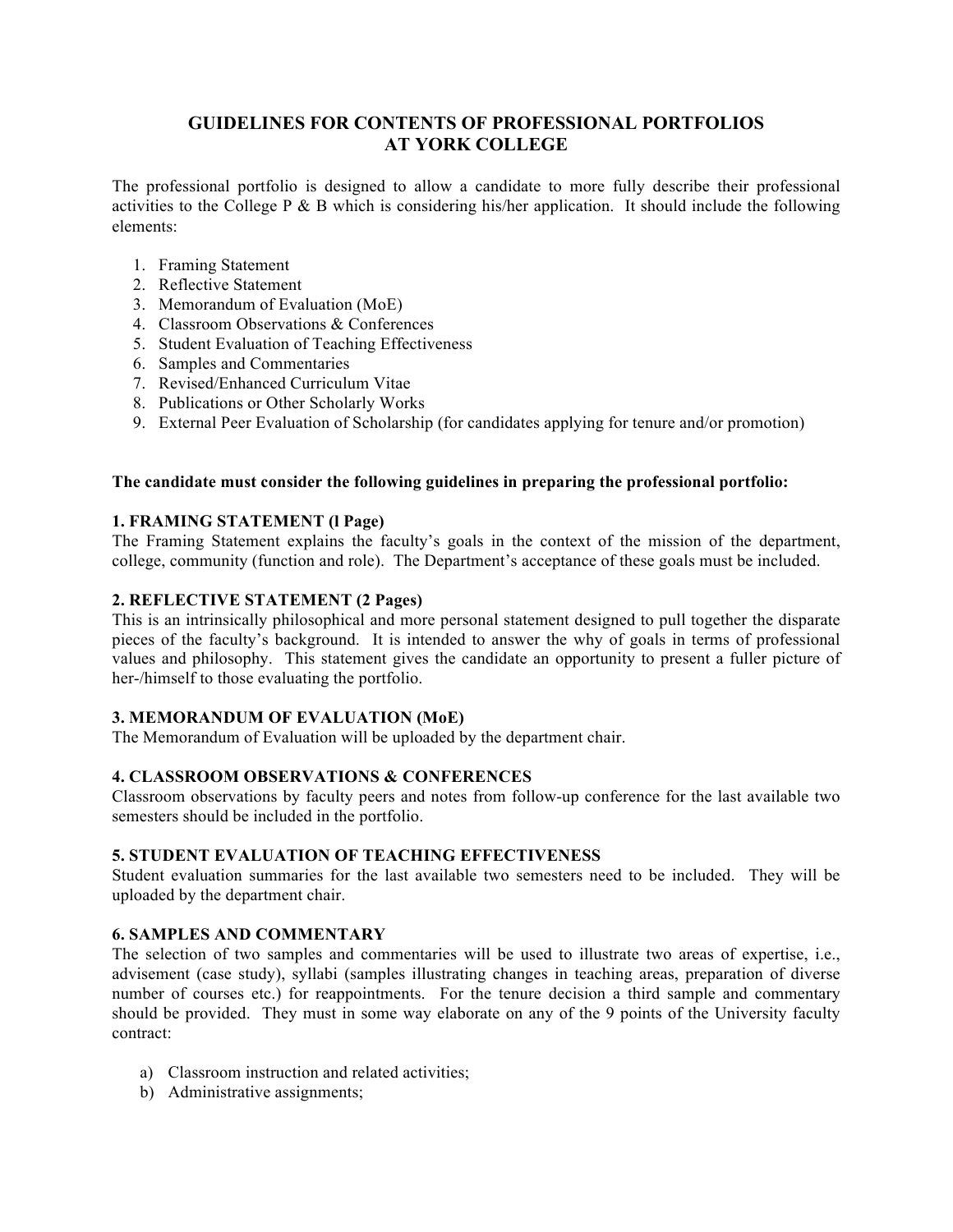- c) Research;
- d) Scholarly writing;
- e) Departmental, college and university assignments;
- f) Student guidance;
- g) Course and curricula development;
- h) Creative works in individual's discipline;
- i) Public and professional activities in field of specialty.

## **7. REVISED/ENHANCED CURRICULUM VITAE**

 This is in addition to the online CV and is designed for faculty to enhance the presentation of their areas of expertise. Faculty can create an enhanced CV by logging into the College website and proceeding to their faculty webpage where they can add comments to specific items in their online CV, which they would like to highlight.

# **8. PUBLICATIONS AND OTHER SCHOLARLY WORKS**

 Copies of publications and other scholarly works should be uploaded to the P&B online page in a commonly available electronic file format (e.g., MS Word, Adobe PDF, JPEG). Bulky materials, materials that cannot be made available in common electronic file formats, or that would go beyond the available space in the online submission, and which are submitted as part of a Portfolio may be deposited in the Office of Academic Affairs (2H07).

#### **9. EXTERNAL PEER EVALUATION OF SCHOLARSHIP (for candidates applying for tenure and/or promotion)**

 There shall be three external peer evaluators, to be selected by the Department Chair in consultation with sample of the scholarship/creative work of the candidate by the Department Chair. In a case where the candidate is a Department Chair the consultation will be held with the academic Dean and the Provost, and the evaluation invitation will be issued by an Academic Dean. All three external evaluations will be submitted by the Department Chair and become part of the candidate's online Portfolio. an Academic Dean and with the input of the faculty candidate, each of whom will be sent the CV and a

# **PREPARATION AND PRESENTATION OF PORTFOLIO**

 Unless stated otherwise, the individual faculty member is responsible for the contents and uploading of his/her portfolio. The following restrictions must be adhered to:

- The portfolio and other pertinent application materials are to be submitted online. P&B members at the department and the college-wide level will gain access to these materials prior to their respective meetings.
- • The portfolio should primarily reflect the faculty member's more current and relevant work, and avoid a proliferation of samples and evidence which are rendered meaningless by their bulk.
- • In general, information about hobbies or pastimes which do not directly bear upon one's professional duties must be excluded.